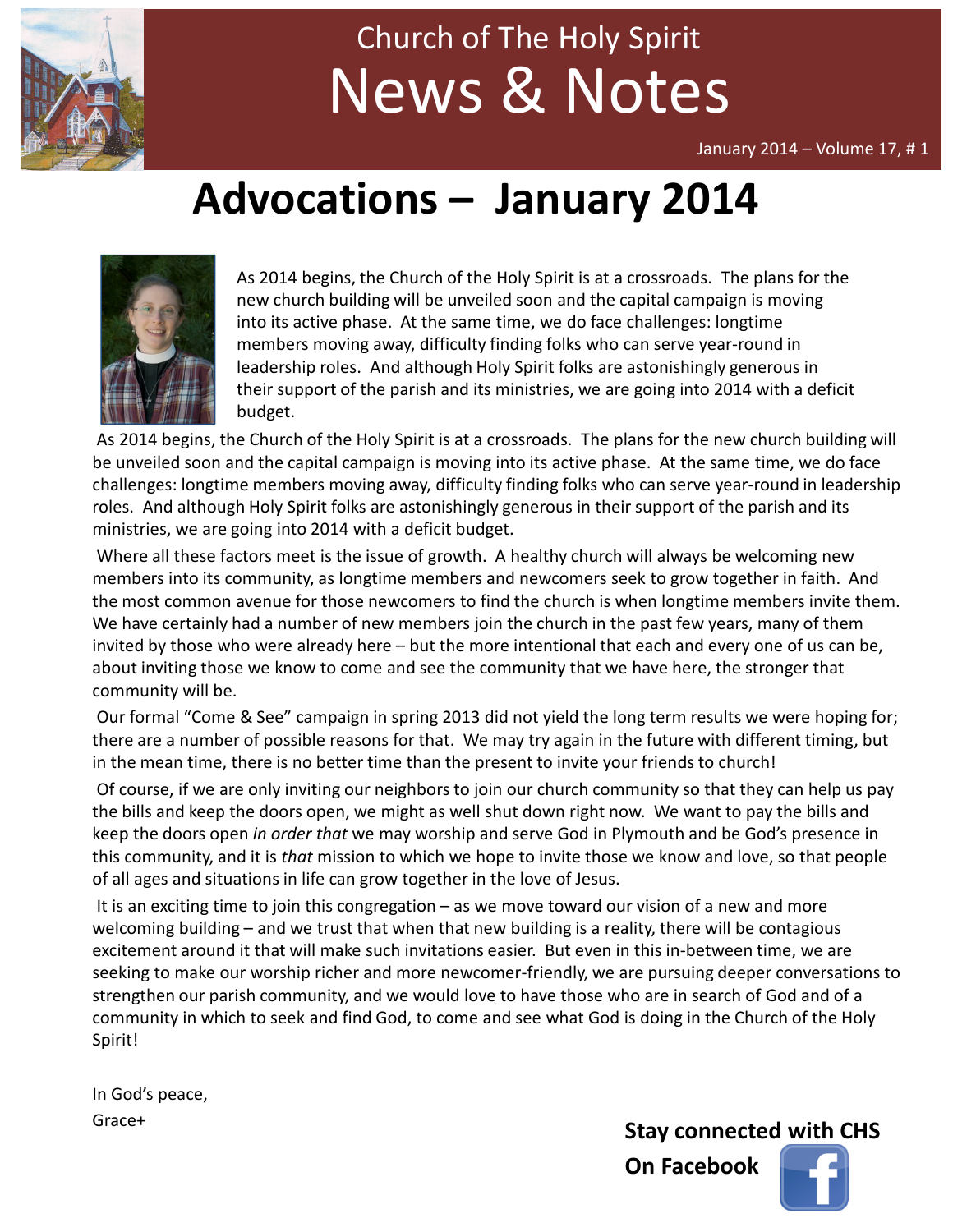

# News & Notes

## Twelve Days of Christmas

YOU ARE HEREBY INVITED to the Third Annual Rector's Twelve Days of Christmas Open House! 4-6 PM, January 5, at 20 Winter Street. COME HUNGRY!!

## Diocesan Convention

CHS still has several vacancies in our group of Delegates and Alternates to Diocesan Convention. These lay leaders attend the annual Convention to discern and create the future direction of our Diocese of New Hampshire. To prepare, they attend 6-7 meetings throughout the year of the Lakes Region Convocation. Serving as a delegate or alternate is a great way to get to know Episcopalians in other parishes and to understand how the church works beyond the local parish. If you are interested in being nominated to one of these slots, let Grace know.

## HOLY SPIRIT MUSIC FUND

As the twelve days of Christmas wind down, please consider a special donation to the Church of the Holy Spirit's Music Fund, which helps to pay Ash, our organist, for the extra services at this time of year. Thank you!



# **Birthdays** in January

Eve Mauchly Hannah Durnan Larry Mauchly Nathaniel Gervez Isaac HunnewellMilton Pettengill

Sandy Kydd Pam Gould Kathy Lennox

Mary Lambert Jim Crawford Corinne Collins-Spiller

## Holy Spirit Annual Meeting

The Church of the Holy Spirit will hold its Annual Meeting on Sunday, January 26. There will be one service that morning at 9:00, followed by the meeting. At this meeting, we will not only be electing officers as usual, but also ratifying changes in the church by-laws.

HEALING SERVICE this month: Wednesday, January 8, 12:30 PM, at Griswold Hall, 263 Highland Street. (Note that this is not the first Wednesday of the month, our usual date, since that would be New Year's Day …)

### CHS Notes

- Yoga will be held each Wednesday from 5-6 p.m. in Griswold Hall.
- Want a copy of the Prayer Book for yourself? Stop by the office!
- Don't forget that the Church of the Holy Spirit has a Planned Gifts Officer, Paul Wilson (wudply@gmail.com). Don't hesitate to get in touch with him if you want to arrange to remember the church in your estate planning!

#### News & Notes

Submissions should be sent to:

Bill Tedrow at billtedrow@gmail.com. The closing date for submission is the 15<sup>th</sup> of the month to make the next month's issue.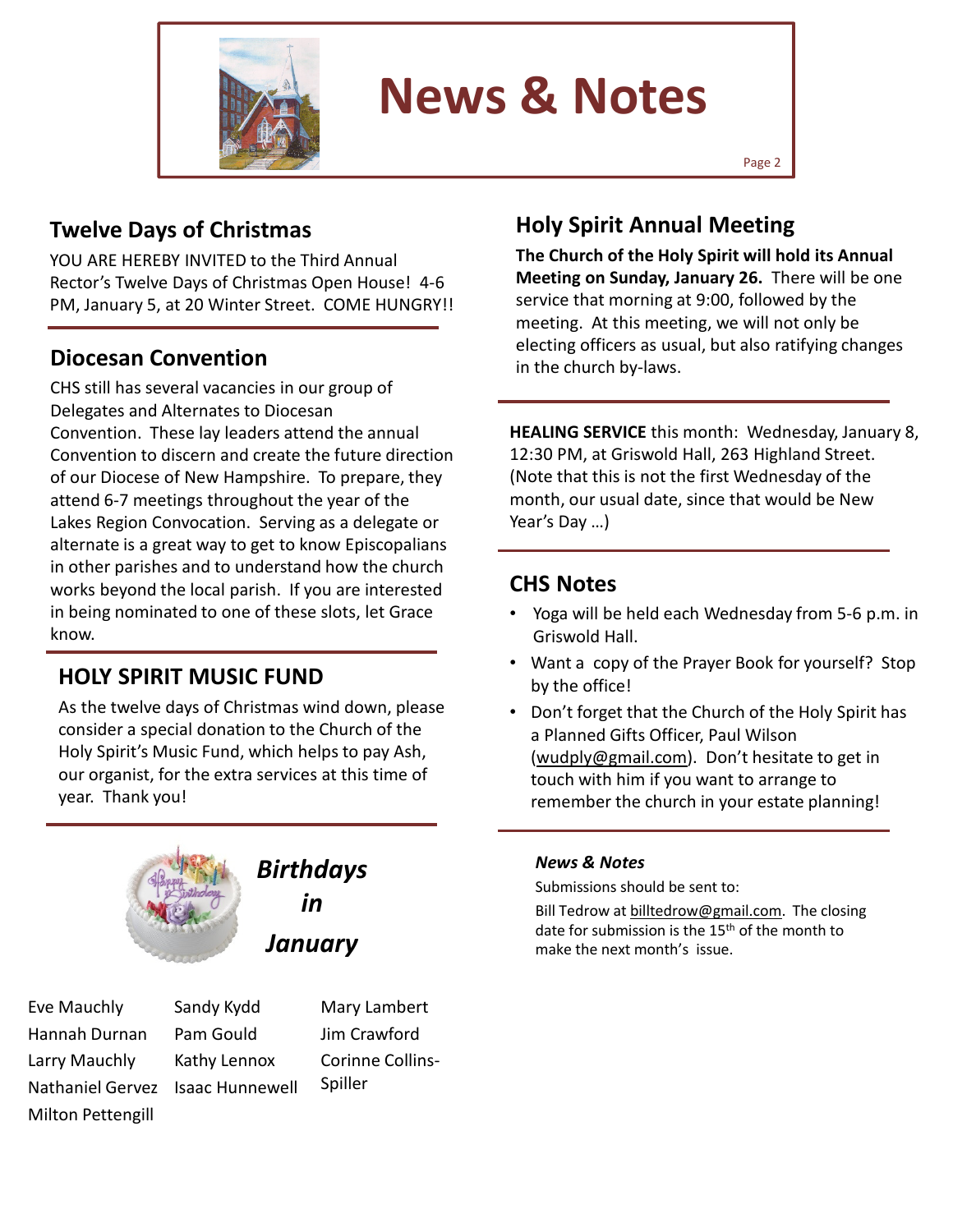

# News & Notes

#### Church of the Holy Spirit

P. O. Box 68 Plymouth, NH 03264 Church Building 170 No. Main Street Community Life Center 263 Highland Street (603) 536-1321

#### Rector

Rev. Grace Burson Vestry Members Senior Warden Suki Brown Junior Warden (property issues) Robert Cochran Treasurer Wavell Fogleman Clerk Kristen Fischer At-Large Members Brendon Hoch Susan McKimens Bill Tedrow Stephanie Osborne Lois Grant Sharon Smith Email holyspiritplymouth@myfairpoint.net Website

www.holyspiritplymouth.org Newsletter Publishing 603-536-1321 Bill Tedrow (billtedrow@gmail.com)

#### Stay connected with CHS





## FAMILY WORSHIP

Family Worship!! This is CHS' "third congregation," and if you've been wondering where the children and their parents are on Sunday mornings … they're usually at Family Worship on Wednesday evenings! You do NOT have to be a child, or have a young child, to come and be part of this terrific group and its experience of faith and fellowship.

Our gatherings – of young children, their families, and those who love them – are being held this year on the campus of Holderness School, and the families from the parish and the school are enjoying our time together. We eat together, then share a Bible story and activity and a short, kid-friendly worship service. The time frame is 5:30-7:00 PM. Contact Grace (holyspiritrector@gmail.com, 996-1490) for details. Family Worship will resume on January 15. The full schedule for the spring is as follows:

January 15 January 29 February 12 February 26 March 12\* March 26\* April 9 (April 17: Parish Maundy Thursday dinner)\* April 30 May 14 May 28\* Dates with asterisks will be at CHS, as Holderness School is not available at those times.

#### MEDITATION CENTER

There is a new meditation center in Plymouth. Pure Life Meditation Center at 182 N. Main St.

I am enjoying the weekly meditation class. My desire is to advance my prayer and meditation practice and as a result to lead a more peaceful life and experience a closer connection to God.

They also have Kundalini Yoga on Tuesday and Thursdays mornings. I have not tried this class, but I hear it is very worthwhile.

If you are interested in any of these programs, call Mary Francis Drake at (617) 990 -7411.

Thank You Sharon Smith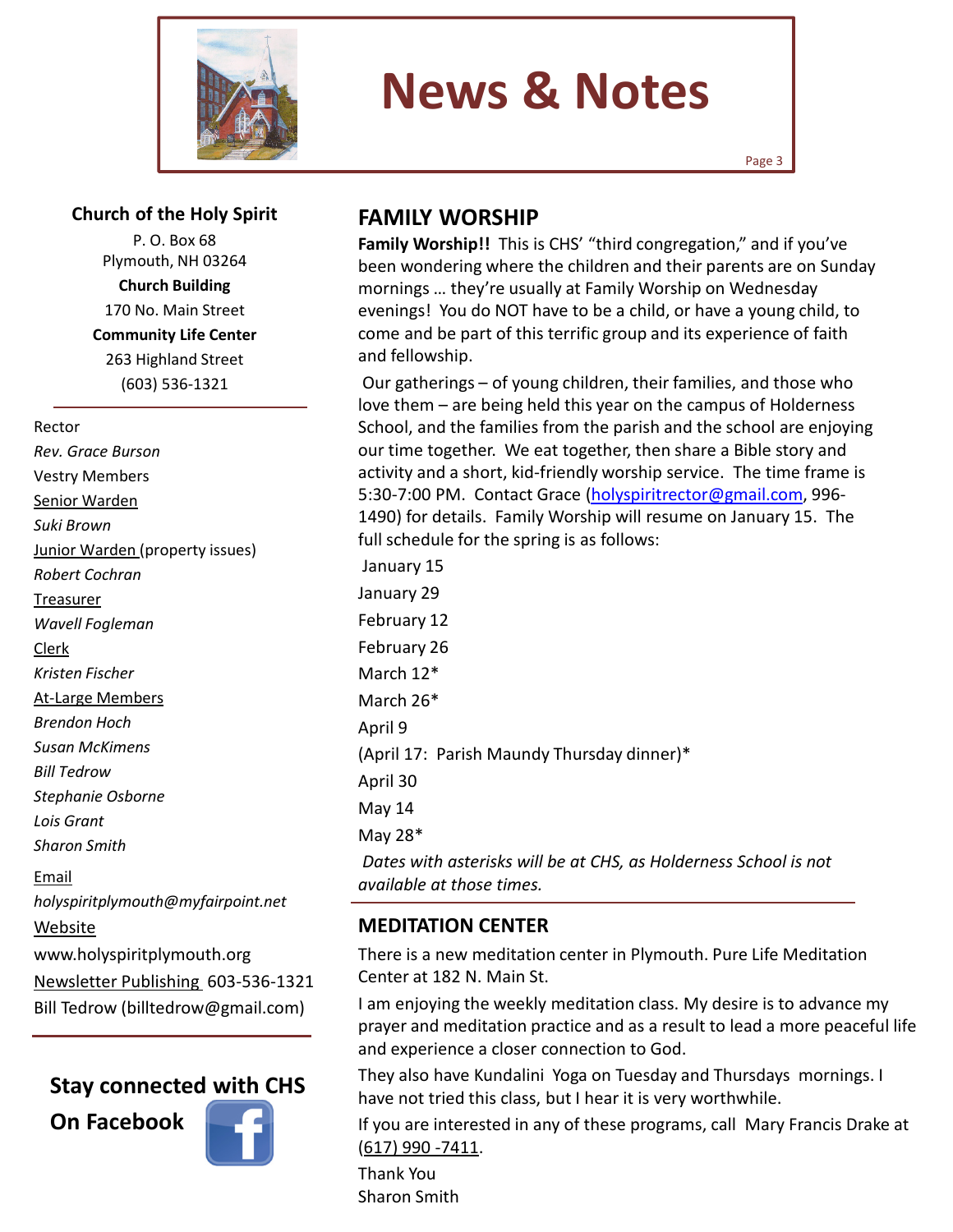

# News & Notes

# 'TEAS' PLANNED FOR BUILDING PROJECT



Work has begun on the Architectural drawings for our new Church. Plans are also underway to have a number of intimate 'Teas' in January and February so that everyone will have an opportunity to see the evolution of our Building Program. We hope as many people as possible will be able to attend. You will all be receiving invitations in the mail.

# DECEMBER ADVOCATIONS

As you read in my "Advocations" newsletter column last month – since Adult Forums at 11:00 on Sundays have been lightly attended lately, this seems like a good time to make a change. Starting on January 5, the plan is no longer to have formal "programs" after coffee hour, but rather to institute "Coffee Hour Plus," a weekly conversation about anything and everything in the congregation's life, especially as we navigate the many complexities of the transition to a new building that will impact every aspect of our community. After folks have had a chance to have a cup of coffee and greet each other, we will sit down together to discuss a "Question of the Day" or anything else that is on people's minds. Any question or topic - the building process, new worship experiences, or anything else - will be fair game for "Coffee Hour Plus." We will make a habit of taking notes on a flip chart and posting them during the following week's worship so that we can pray over all aspects of our life together as they come up. I am very hopeful that this new form of fellowship and conversation can improve our communication and bring us closer together as a community!

# CREATIVE WORKSHOP

Creative worship in January: on the 5<sup>th</sup>, we'll be exploring the themes of Epiphany and you'll get some blessed chalk to take home to mark and bless your house in the names of the Three Kings. On the 12th, we'll explore our baptism with the traditional "Baptismal waters" decorations and a few new twists. Further down the road, on February 2, we'll celebrate the Feast of the Presentation of Christ in the Temple with a traditional "Candlemas procession" at the 9:30 service! It will be a fun exploration of the theme of Light throughout the Epiphany season!



CHS could very much use a few new ACOLYTES or LAY EUCHARISTIC MINISTERS! These ministries help to make our worship orderly and meaningful. LEMs serve the chalice of wine during communion; acolytes carry the cross and gospel book and assist the priest in other ways. If you are interested in acolyting, contact Kate Donahue at kdonahue@prhs.sau48.org or 536-9539. If you are interested in being a LEM, contact Kathy at kmlennox@plymouth.edu or 536-4779.